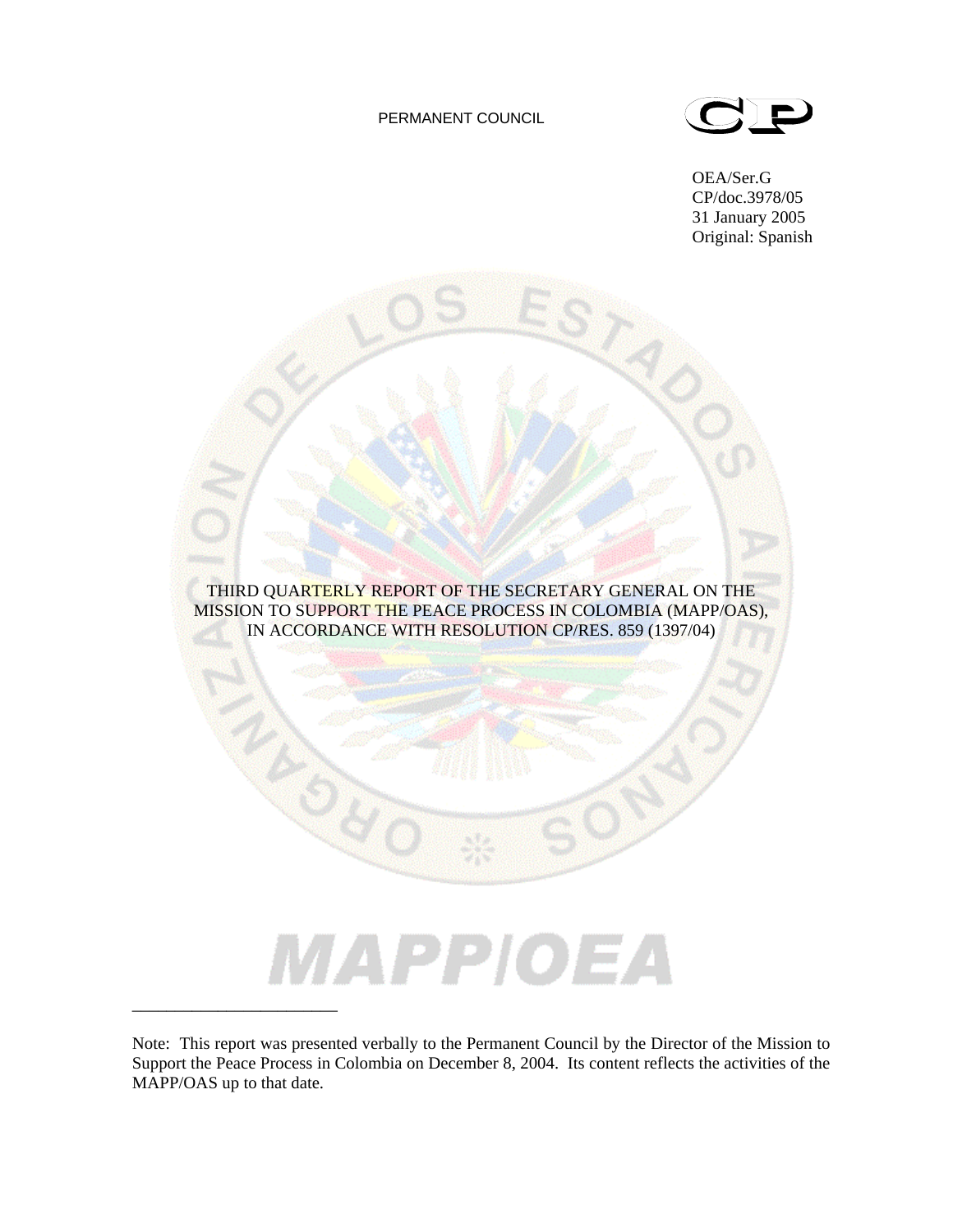## **TABLE OF CONTENTS**

# **Page**

| 1.               |       |                                                                     |  |  |  |  |  |
|------------------|-------|---------------------------------------------------------------------|--|--|--|--|--|
| $\overline{2}$ . |       |                                                                     |  |  |  |  |  |
|                  | 2.1.  |                                                                     |  |  |  |  |  |
|                  | 2.2.  |                                                                     |  |  |  |  |  |
| 3.               |       |                                                                     |  |  |  |  |  |
|                  | 3.1.  |                                                                     |  |  |  |  |  |
|                  | 3.2.  |                                                                     |  |  |  |  |  |
|                  | 3.3.  |                                                                     |  |  |  |  |  |
|                  | 3.4.  |                                                                     |  |  |  |  |  |
|                  | 3.5.  |                                                                     |  |  |  |  |  |
|                  | 3.6.  | In the Stage Prior to Demobilization <b>Manufacture 1996</b> 8      |  |  |  |  |  |
|                  | 3.7.  |                                                                     |  |  |  |  |  |
|                  | 3.8.  | Situation of the Reinserted Former Members of Bloque Cacique        |  |  |  |  |  |
|                  | 3.9.  |                                                                     |  |  |  |  |  |
|                  | 3.10. | Follow-Up on the Relationship with the Inter-American Commission on |  |  |  |  |  |
| 4.               |       |                                                                     |  |  |  |  |  |
|                  | 4.1.  |                                                                     |  |  |  |  |  |
|                  | 4.2.  |                                                                     |  |  |  |  |  |
| 5.               |       |                                                                     |  |  |  |  |  |
| <b>Annex:</b>    |       | Summary of Indicators of Violence Attributable to Self-Defense      |  |  |  |  |  |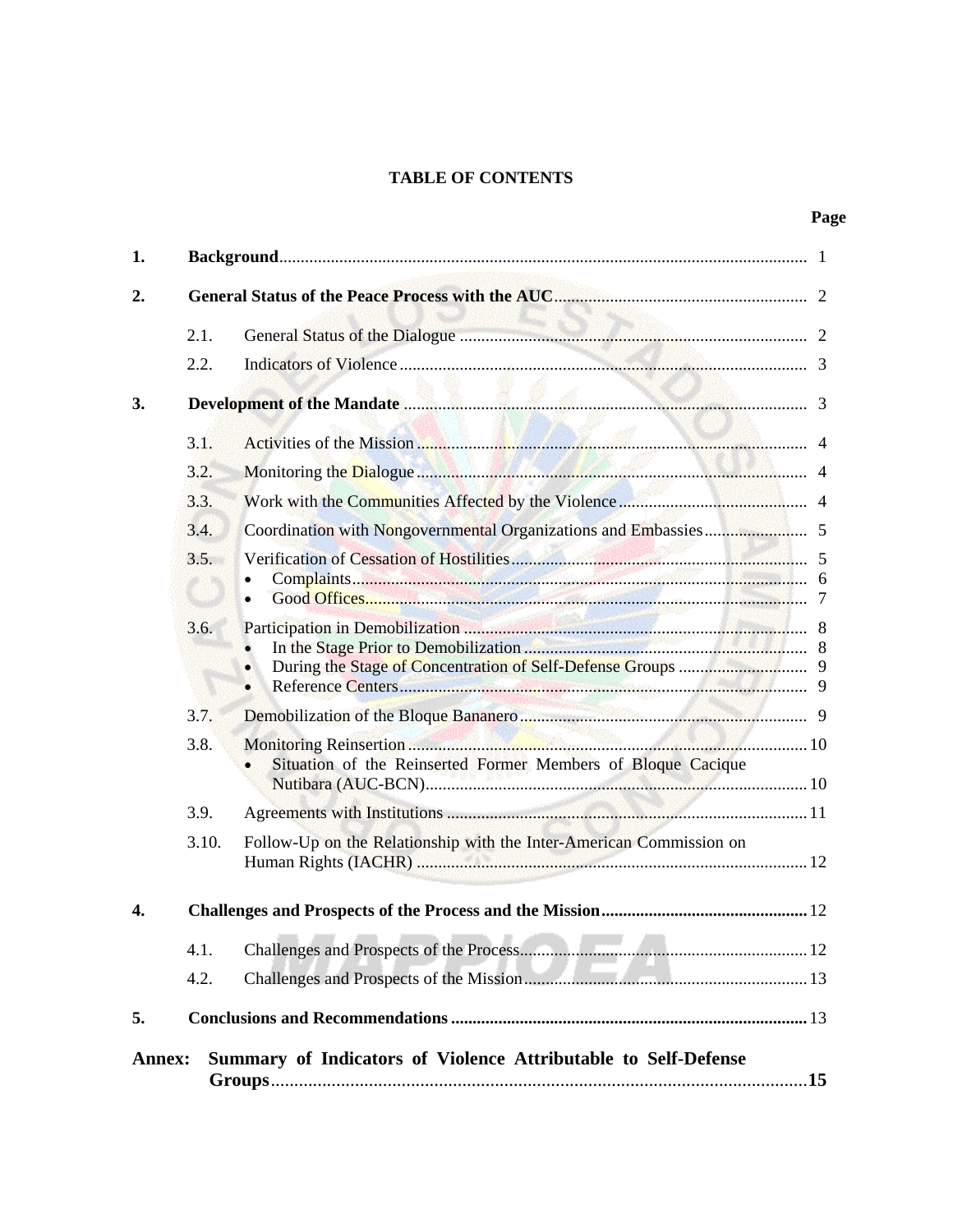## **ORGANIZATION OF AMERICAN STATES MISSION TO SUPPORT THE PEACE PROCESS IN COLOMBIA**

#### **THIRD QUARTERLY REPORT**  December 8, 2004

### **1. Background**

In compliance with resolution CP/RES. 859 (1397/04) in which the Secretary General was instructed: "… to provide quarterly reports to the Permanent Council on the work of the Mission to Support the Peace Process in Colombia (MAPP/OAS) and its continued ability to contribute, through its work in Colombia, to the fulfillment of the values and principles contained in the Charter of the Organization of American States and the Inter-American Democratic Charter," MAPP/OAS presented the first and second quarterly reports to the Council in May and August 2004, respectively.

The aforesaid reports informed the Permanent Council of the general situation and status of the peace process and the Mission's activities.

With regard to the peace process, we highlighted the August 12 agreement reached by the parties in Santafé de Ralito, for the demobilization of a significant number of self-defense forces. The Self-Defense Forces of Colombia [*Autodefensas Unidas de Colombia*] (AUC) agreed to demobilize the majority of their forces in the short run, with a schedule to be determined by mutual accord with the government. Achievement of this step in the dialogues was one of the most important steps forward in the process, and we will describe it in this report.

As for the activities of the Mission, in previous reports we referred to progress made with the Inter-American Commission on Human Rights (IACHR) in exploring the possibility of signing a memorandum of understanding that would determine the specific advisory functions of the Commission to the Mission. Work on preparing a specific proposal in this regard continues.

We also reported on the work being pursued with the communities affected by the violence, including awareness-raising activities and the design of projects to strengthen those communities and promote their transition to institutionalism.

As regards verification, which is one of the key roles of the Mission, we also explained in an earlier report that, despite budgetary difficulties and the complexity and dangers of this task, verification of demobilized illegal armed groups has continued in Medellin, and verification has begun in the Santafé de Ralito "placement" zone [*zona de ubicación*], by performing certain specific functions that are fully under way at this point. Finally, the process of verification of compliance with the cessation of hostilities has been initiated at the national level, with the start of operation of the Verification Committee, a mechanism established under the Fatima Agreement of May 15, 2004 to create a tripartite entity (OAS-Government-Self Defense Forces) to examine complaints related to hostility and the cease-fire.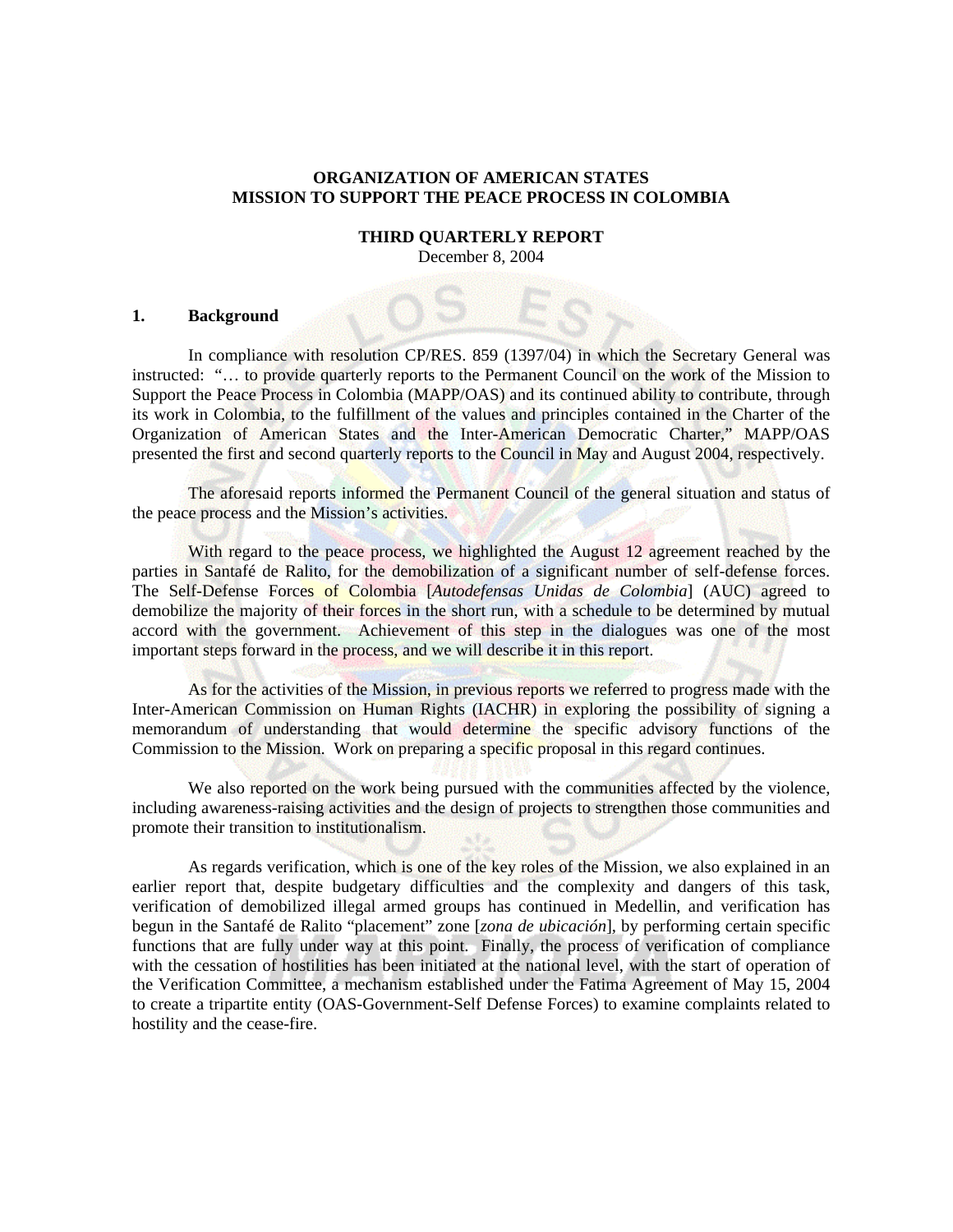In this report, MAPP/OAS relates how it has managed to overcome difficulties and move forward in its tasks of verification and rapprochement to the communities. The Mission, however, continues to deal with substantial limitations, especially budgetary ones.

## **2. General Status of the Peace Process with the AUC**

#### *2.1. General status of the Dialogue*

During the time covered by this report, the National Dialogue has been taking place on a regular basis, and despite various moments of tension and uncertainty, on October 7, 2004, the United Self- Defense Forces of Colombia (AUC) announced in a press release entitled "Act of Good Faith in Peace" that by December 31, 2004, over 3,000 men from the following eleven (11) *bloques*  (units) and fronts would be demobilized:

- 1. Bloque Catatumbo (Northern Santander)
- 2. Bloque Bananero (Antioquia)
- 3. Frente del Suroeste Antioqueño (Antioquia)
- 4. Bloque Calima (Valle del Cauca)<br>5. Bloque Pacífico (Valle del Cauca)
- 5. Bloque Pacífico (Valle del Cauca)
- 6. Frente Alto Sinú (Córdoba)
- 7. Frente Medio Sinú (Córdoba)
- 8. Frente Bajo Sinú (Córdoba)
- 9. Bloque Cundinamarca (Cundinamarca)
- 10. Frente Mojana (Sucre)
- 11. Self-Defense Forces of Southern Magdalena and Isla de San Fernando (Magdalena)

On November 3, 2004, the High Commissioner for Peace, Luis Carlos Restrepo, announced at a press conference in Santafé de Ralito (site of the dialogues) that the demobilization process was beginning and presented the methodology for the process, including reinsertion or reintegration. With this, the stages of identification of "concentration" zones and awareness-raising of departmental and local institutions and the communities began. One of the commitments made by the government in this process is recovery of territories for institutionalization and support for demobilized soldiers, through affiliation with the State Subsidized Health System, humanitarian aid for 24 months through a subsidy (training programs or companies are being formed for this), psychosocial care, formal technical and administrative training (at primary, secondary, and higher education levels), and assistance in preparation for and inclusion in productive enterprises.

As a result of this, on November 25 these agreements began to be implemented, with the demobilization of the AUC's Bloque Bananero under the command of "Hernán Hernández," which included 50 men from the Frente del Suroeste Antioqueño [Southwestern Antioquia Front] commanded by "Jhon Santamaría." As the process developed, cooperation was noted on the part of local and departmental officials and on the part of the leaders of the Bloque Bananero, and this contributed to making the demobilization a positive experience, which could be used in a number of ways as a model for implementing subsequent processes. The main question being raised now and the greatest challenge of this process will be reinsertion.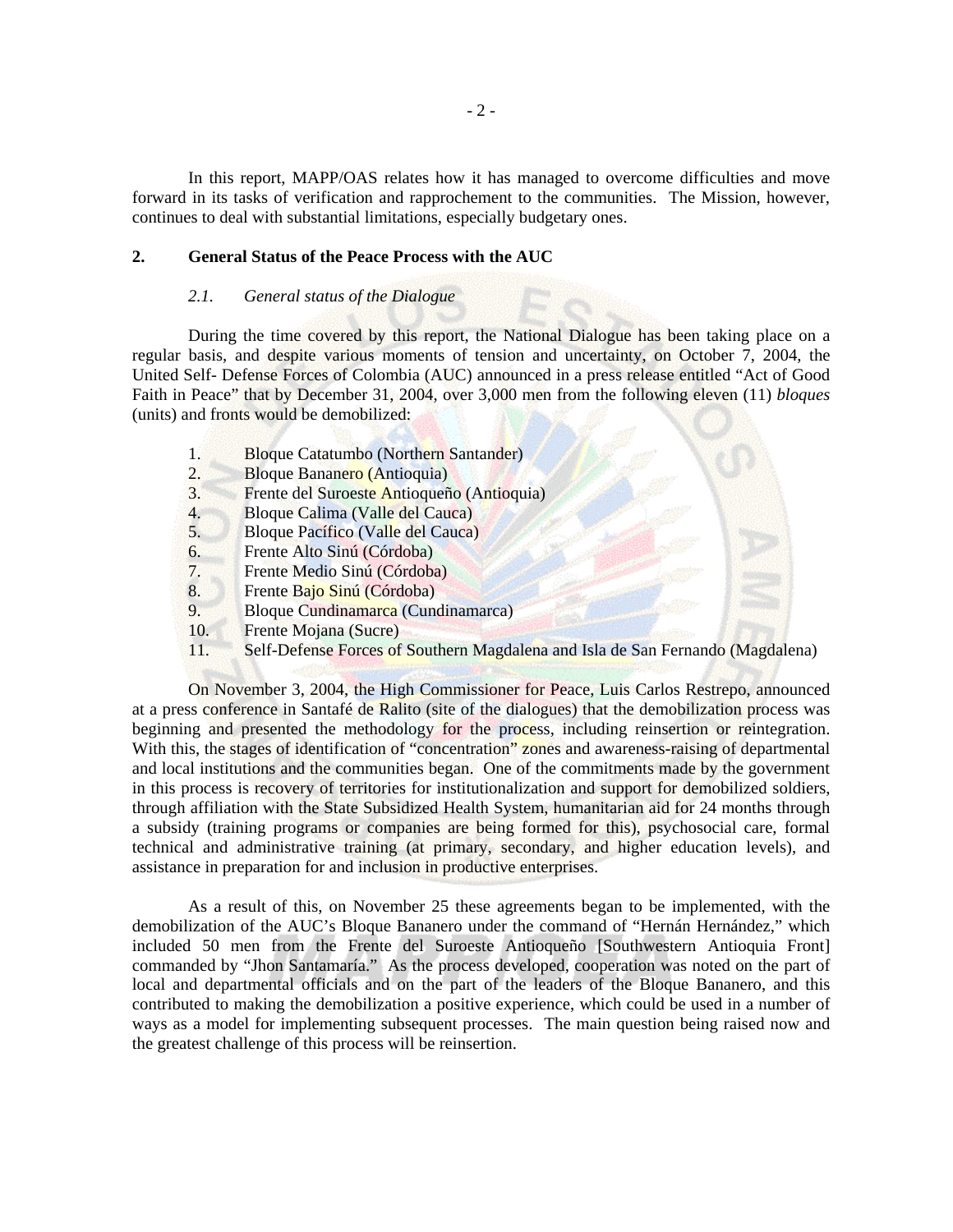At the present time, preparations are under way for the concentration and demobilization processes in Northern Santander, where around 1,400 men belonging to the Bloque Catatumbo are to be demobilized, in Cordoba, for demobilization of the Cordoba (comprising the High, Middle, and Lower Sinú Fronts) and the Mojana Front, in Cundinamarca, for the Bloque Autodefensas Campesinas de Cundinamarca, in Valle del Cauca, for demobilization of the Bloque Calima and the Bloque Pacífico, and in Magdalena, for demobilization of the Self Defense Forces of Southern Magdalena and Isla de San Fernando.

### *2.2. Indicators of Violence*

In general terms, the cessation of hostilities is perhaps the issue in the peace process that is most discussed with the self-defense units and which has generated doubts and questions, many of which are justifiable.

Given the multiplicity of factors that hamper compilation and management of violence indicators, it is inevitable that there is considerable under-recording at all the sources. This trend is usually more accentuated in the zones most affected by the conflict and the situation of violence, which is precisely where most of the violations of the cessation of hostilities occur. As a result, there are no absolutely reliable data on the cessation of hostilities.

However, statistical indicators make it possible to detect reasonable trends as to how the cessation of hostilities is or is not being respected at a given time. By reviewing currently available statistical information, the Mission has the following observations to make.

In addition to the studies and reports that are the result of the Mission's work, other indicators that allow it to assert that there is a substantial, cumulative decline in violations of the cessation of hostilities are the ones contained in the table "Summary of Indicators of Violence" (Annex 1). These figures mostly refer to violations committed by AUC forces and are derived from cross-checking information from both government and nongovernmental sources, such as the Office of the High Commissioner for Peace (OHCP), the Observatory for Human Rights and International Humanitarian Law of the Office of Vice-President of the Republic, the People's Education and Research Center (CINEP), Justice and Peace, Consultancy for Human Rights and Displacement (CODEES), and the Escuela Nacional Sindical [National Labor Union School] (ENS).

As you can see in the table in Annex 1, all the indicators, i.e., homicides, massacres, disappearances, and abductions, which are alleged to have been perpetrated by self-defense groups, have declined significantly since the cessation of hostilities has been in effect and the Mission has been present in the zones of conflict. This reduction is seen both in official figures and in figures and statistics provided by NGOs working as human rights defenders, although it is important to emphasize that the situation continues to be serious and worrisome, and that it is essential to continue improving and perfecting the cessation of hostilities until the total demobilization of these outlaw groups is achieved.

#### **3. Development of the Mandate**

The following activities have taken place as part of the mandate of MAPP/OAS: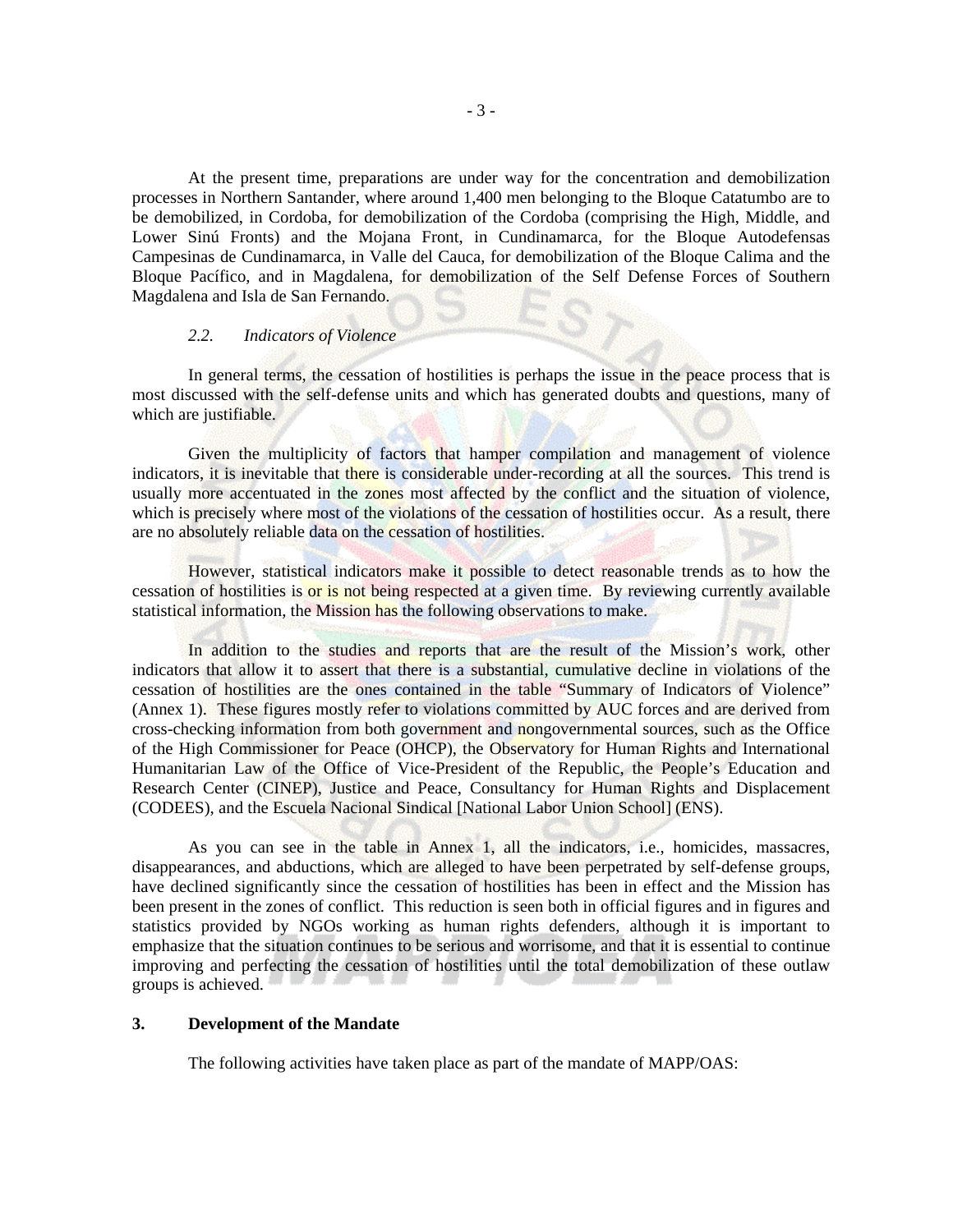## *3.1. Activities of the Mission*

The Mission currently has eleven (11) international and ten (10) national verification officers, distributed in six (6) regional offices and two (2) in the placement zone. However, in view of the needs imposed by the demobilization process, the MAPP/OAS has decided to reallocate human and logistical resources to this process, so that it can be carried out in a more timely and effective manner. To this end, the Mission will temporarily close the Barrancabermeja and Villavicencio offices and use those resources to cover the Reference Centers<sup>[1](#page-5-0)</sup> established as part of this process.

With regard to the Mission's funding, it is important to point out that a series of contacts has been made with the embassies of member and observer countries, in addition to donor agencies, and that to date a positive response has been received only from the Embassies of Bahamas, Sweden, and Holland. Talks have been held with those embassies to expedite the financing.

## *3.2. Monitoring the Dialogue*

<span id="page-5-0"></span><u>.</u>

In accordance with the mandate, MAPP/OAS has been monitoring the dialogue between the government and the illegal armed groups which have been taking place during the time covered.

It is important to note that the Mission is participating in the dialogues with the United Self-Defense Forces of Colombia solely at the request of the Colombian Government, without taking on the role of mediator.

#### *3.3. Work with the Communities Affected by the Violence*

As regards the work with the communities affected by the violence, MAPP/OAS is continuing to pursue awareness-raising and monitoring activities, and to facilitate transition to institutionalism, especially in communities that are located within the AUC location zone. This work has been expanded in the past month to include zones where concentration and demobilization of different AUC *bloques* and fronts are occurring.

In September in the community of Sabana Crespo, Sierra Nevada de Santa Marta, Cesar Department, for instance, the Mission met with indigenous authorities of the Arhuaco ethnic group for the purpose of establishing a MAPP/OAS monitoring commitment in defense of the rights of the Arhuaco people, to get an idea of that ethnic group's view of the peace process. Along similar lines, the Mission is continuously monitoring the Emberá Catío indigenous community in the municipality of Tierralta, Córdoba, which has been affected by the conflict among different armed groups.

In October, in the Community of Nabusimake, Sierra Nevada de Santa Marta, Cesar Department, the Mission joined with the Catholic Church to monitor the return of six indigenous Arhuacos who deserted the FARC-EP to return to their community.

<sup>1.</sup> The Reference Centers are information and guidance points of the National Government for complete identification (identity card, judicial certificate, and military pass), humanitarian support, guidance and advice in the area of training and productive projects, and monitoring of reinsertion of the demobilized, located in the urban areas closest to the residence of those persons.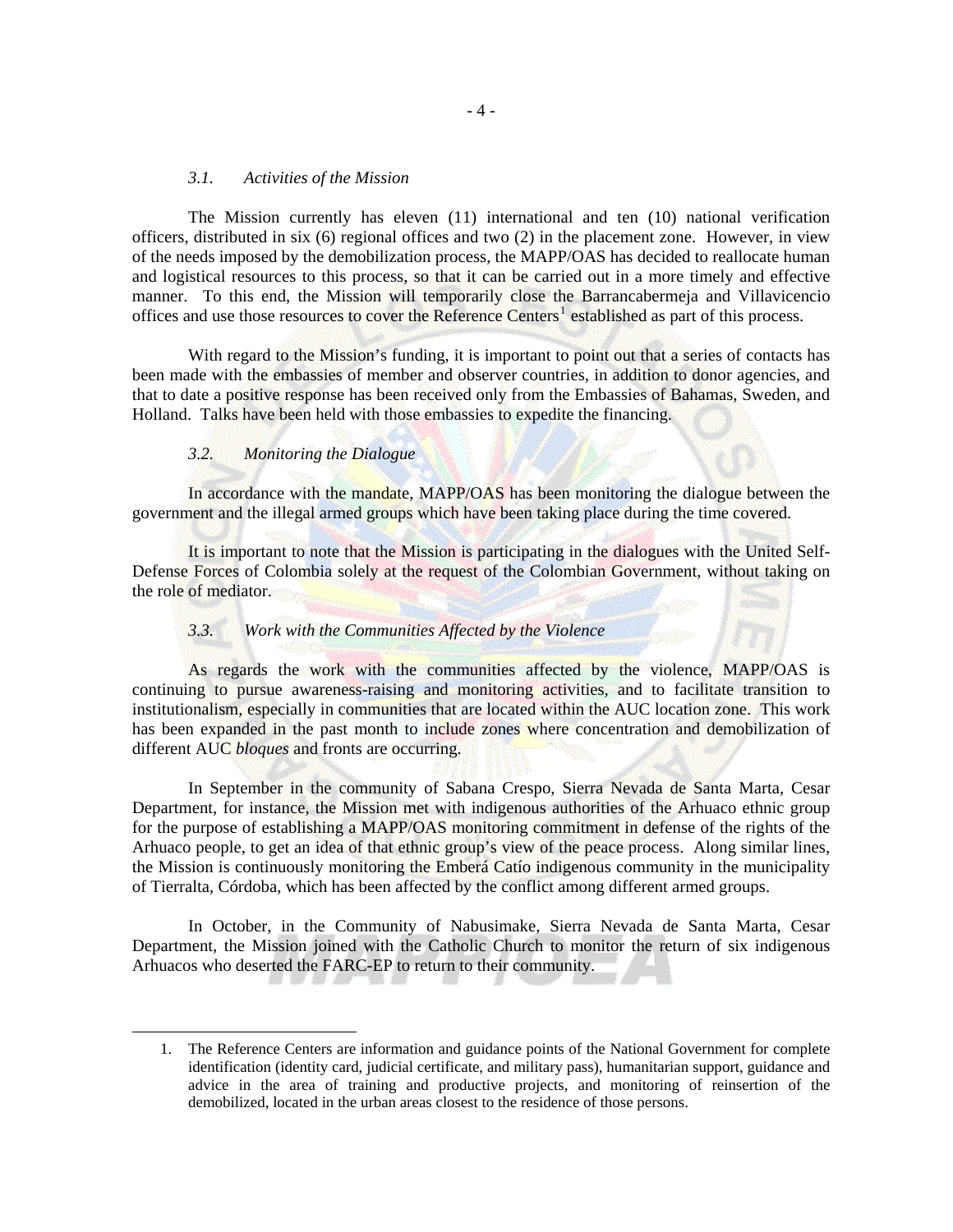In November, monitoring activities were carried out in the *Corregimiento* of La Mesa, municipality of Valledupar, in response to reports of possible displacement in that territory, as a result of the recovery of that section by the Army. Periodic talks are being held with the community leaders in the section to monitor the situation. Moreover, on November 25, in that same *Corregimient*o, a meeting of the Arhuaco community was monitored to explain its territorial problems related to the expropriations by the AUC. At that meeting, the possibility of establishing a permanent mechanism for information on the situation of that ethnic group was discussed.

In addition, the Mission is monitoring and assisting the Committee on Displaced Persons of the municipality of Pailitas, Cesar Department, coordinated by the Secretary of the Municipal Government. These activities are designed to verify the situation in relation to displacement of the population located in the mountainous region of Perijá, whose receiving center is the urban center of the municipality.

## *3.4. Coordination with Nongovernmental Organizations and Embassies*

During this period of time, the Mission participated in various forums convened by nongovernmental organizations to explain the work done under the mandate and strengthen ties of confidence and cooperation. The Mission received different sectors of society for the same purpose, and maintained a close relationship with the embassies of member and donor countries.

European Union: At the invitation of the Embassy of the Netherlands in Bogotá, which is currently serving as President of the European Union, the Mission had an opportunity to travel to Europe and make two presentations: one at the Foreign Ministry in the Hague; and, the second one at the Latin American Committee for the Council of Ministers of the European Union (COLAT) in Brussels. As a result, on December 7, 2004, the government of Holland signed a cooperation agreement for 953,778 Euros with the General Secretariat.

Canada: The Canadian government, through its embassy in Bogotá, invited the Mission to Ottawa to discuss issues related to the mandate and the peace process.

## *3.5. Verification of Cessation of Hostilities*

With a view to opening up a space for improving compliance with the cessation of hostilities, the Verification Committee was set up in Santa Fe de Ralito, with the OHCP, AUC, and MAPP/OAS as its members. Reports received both by MAPP/OAS and the Office of the High Commissioner are presented to it. It should be noted that not all the reports or complaints received are presented to the Committee, since the idea is to present to that Committee those reports that could serve as a deterrent or that involve situations that could be corrected, rather than reports on *faits accomplis*. Notwithstanding this, the Mission is fulfilling its mandate in an independent, autonomous manner.

The verification mechanism has managed to do the following, among other things:

1. Withdraw troops from zones where the AUC were present (for instance, the AUC's Bloque Central Bolívar (BCB) withdrew its troops from the region lying between Risaralda and Caldas), which has led to a reduction in violence in those zones;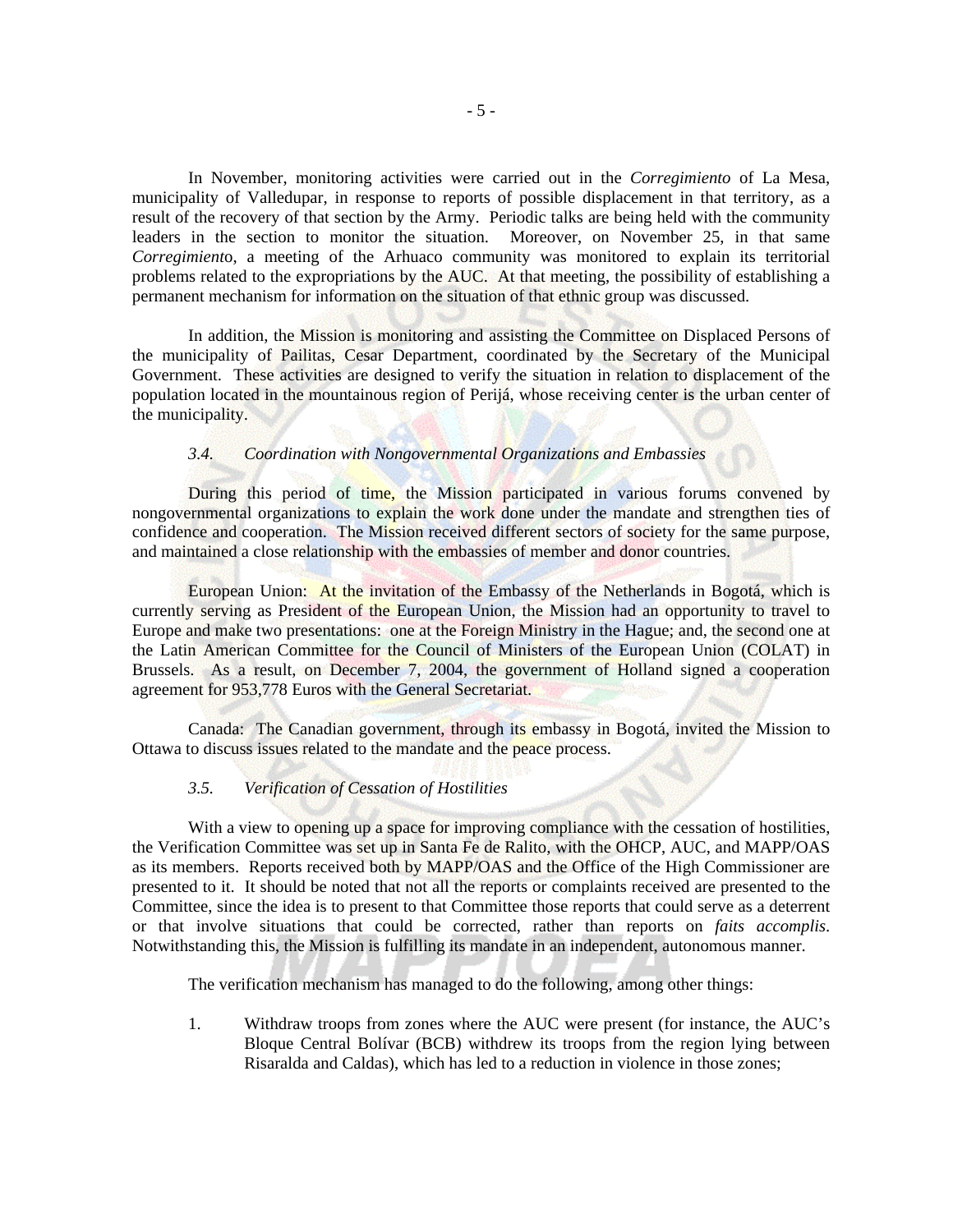- 2. Deter violent action in places where complaints have been received and where the MAPP is conducting verification operations;
- 3. Reduce the violence in zones where the MAPP is present;
- 4. Liberate persons abducted by members of the AUC;
- 5. Prevent forced displacements and reduce hostilities and extortion.

The Mission believes that although the AUC have not completely ended hostilities, as mentioned in the section on violence indicators and shown by the work in the regions, in the zones under the control of self-defense groups, hostilities have diminished. This is especially true in those regions where the Mission is present. However, in those zones where fighting is still taking place, either between self-defense groups or between them and other illegal armed groups, hostilities continue and in some cases have increased.

Although complaints filed against the AUC affecting the local people constitute violations of the cessation of hostilities and are therefore subject to verification, not all of the acts of hostility are equally verifiable. In practical terms, MAPP/OAS has given priority to the most serious acts, which are in fact the easiest to verify, and to those that will help improve the cessation of hostilities. This entails the risk that abuses of the local people will continue to be perpetrated, as they are unlikely to be verified. These practices include threats against the local people, social control of armed persons, reports of corruption and infiltration of government institutions, extortion and the so-called "*vacuna*." If this situation continues to persist, it can affect the credibility of the process.

In addition, it is important to point out that the shortage of personnel and resources, the fear of the citizens, and the complexity of the geographical area, in addition to the action of the selfdefense groups, all hamper the verification process. However, the Mission believes that progress has been made in generating trust and in assessing the areas of influence of the self-defense forces.

## **Complaints**

From the time that the Mission began its verification work up to November 16, it received 56 complaints.

The Verification Committee received a total of 67 complaints, 19 of which went to MAPP/OAS and 42 to the Office of the High Commissioner for Peace (see table). Up to now, the self-defense forces have responded to 31 of them. The Mission has verified a total of 15 complaints. Seven of them were not verified because of a lack of evidence, and 45 are currently being verified, since they involve the phenomena of harassment, extortion, and collection of "vacunas" which, because of their nature, are part of a special study the Mission is conducting and will be reporting on in the next report.

A table summarizing the complaints received and presented to the Verification Committee follows. We should point out that of the 67 complaints presented to the Committee, 14 are still within the valid period set by the Committee for answering, and the rest are awaiting a response. The responses to them will therefore appear in the next report.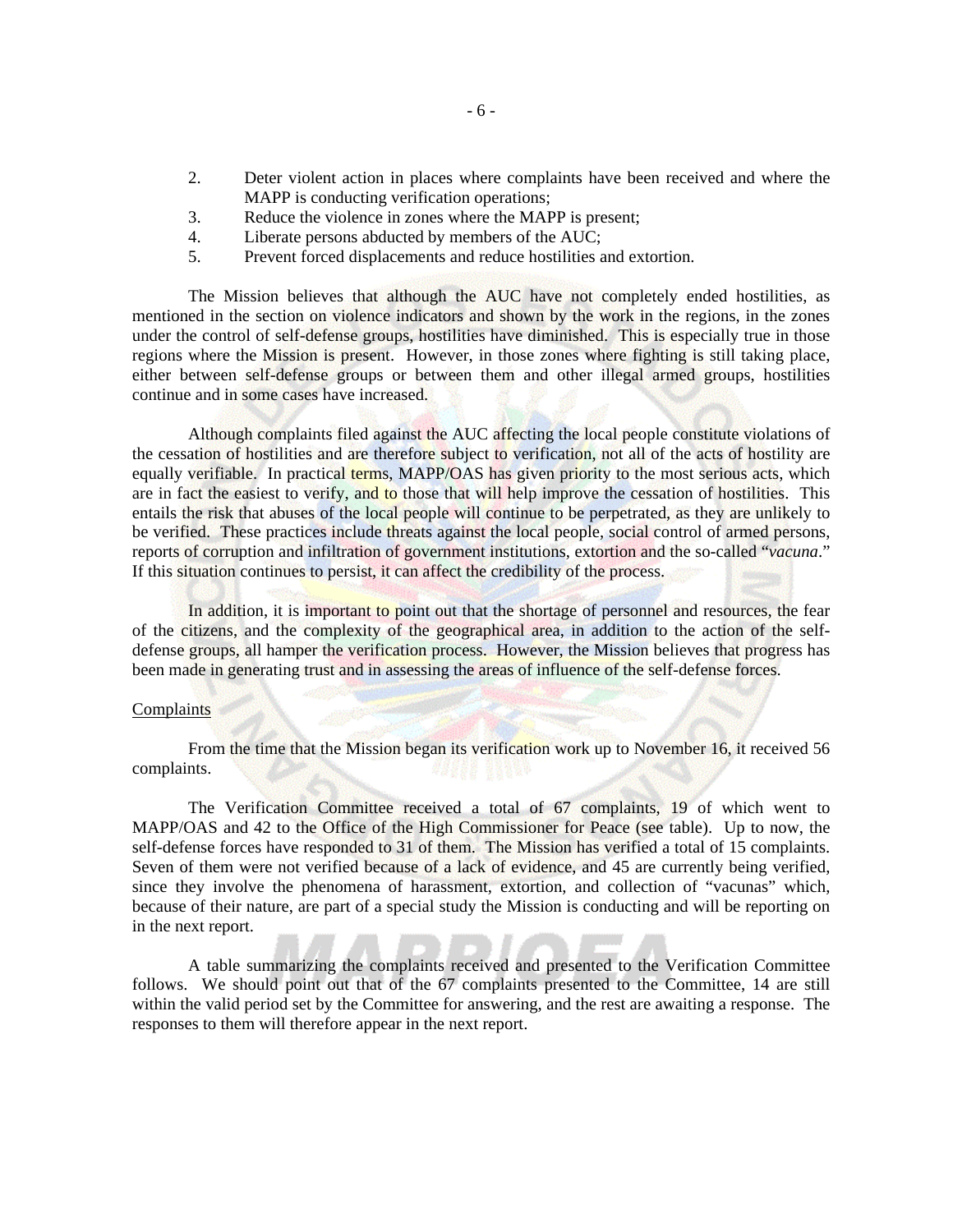| <b>MAPP/OAS</b>                                       |                                          |                                                                                                                                                      |                                                                      |                                                |                               |                                             |  |  |  |  |  |
|-------------------------------------------------------|------------------------------------------|------------------------------------------------------------------------------------------------------------------------------------------------------|----------------------------------------------------------------------|------------------------------------------------|-------------------------------|---------------------------------------------|--|--|--|--|--|
| <b>Report of Complaints from the Regional Offices</b> |                                          |                                                                                                                                                      |                                                                      |                                                |                               |                                             |  |  |  |  |  |
| As of 11/16/04                                        |                                          |                                                                                                                                                      |                                                                      |                                                |                               |                                             |  |  |  |  |  |
| <b>REGIONAL</b><br><b>OFFICE</b>                      | <b>RECEIVED BY</b><br><b>THE MISSION</b> | <b>COMPLAINTS</b><br><b>COMPLAINTS PRESENTED TO</b><br><b>THE</b><br><b>VERIFICATION</b><br><b>COMMITTEE</b>                                         | <b>RESPONSES</b><br><b>RECEIVED</b><br><b>FROM THE</b><br><b>AUC</b> | <b>VERIFIED</b>                                | <b>NOT</b><br><b>VERIFIED</b> | <b>IN PROCESS OF</b><br><b>VERIFICATION</b> |  |  |  |  |  |
| <b>BARRANCA</b>                                       | 3                                        |                                                                                                                                                      | ۰                                                                    |                                                |                               |                                             |  |  |  |  |  |
| <b>BOGOTÁ</b>                                         | 8<br>3                                   |                                                                                                                                                      | $\overline{2}$                                                       | 3                                              |                               | 3                                           |  |  |  |  |  |
| <b>CÚCUTA</b>                                         | 12                                       | 2                                                                                                                                                    |                                                                      |                                                |                               | $\mathbf{Q}$                                |  |  |  |  |  |
| <b>MEDELLÍN</b>                                       | $\mathcal{D}_{\alpha}$<br>5              |                                                                                                                                                      | $\mathcal{D}_{\alpha}$                                               |                                                |                               | $\overline{5}$                              |  |  |  |  |  |
| <b>MONTERÍA</b>                                       | 3                                        |                                                                                                                                                      |                                                                      | $\overline{2}$                                 |                               |                                             |  |  |  |  |  |
| <b>VALLEDUPAR</b>                                     | 8<br>17                                  |                                                                                                                                                      | $\overline{4}$                                                       | 3                                              |                               | 10                                          |  |  |  |  |  |
| <b>VILLAVICENCIO</b>                                  | 7<br>$\mathcal{D}_{\alpha}$              |                                                                                                                                                      | $\overline{2}$                                                       |                                                |                               | $\overline{2}$                              |  |  |  |  |  |
| <b>OACP</b>                                           |                                          | 48                                                                                                                                                   | 21                                                                   | 5                                              | 7                             | 15                                          |  |  |  |  |  |
| <b>TOTAL</b>                                          | 56<br>the control of the control of the  | 67<br>$\mathbf{1}$ $\mathbf{1}$ $\mathbf{1}$ $\mathbf{1}$ $\mathbf{1}$ $\mathbf{1}$ $\mathbf{1}$ $\mathbf{1}$ $\mathbf{1}$ $\mathbf{1}$ $\mathbf{1}$ | 31                                                                   | 15<br><b>PERMIT AND PROPERTY AND RESIDENCE</b> | 7                             | 45<br><b>CONTRACTOR</b> CONTRACTOR          |  |  |  |  |  |

\* Verified: These complaints include cases in which the AUC accepted responsibility for the act and those cases in which the Mission has determined that there is insufficient evidence to determine responsibility.

\* Not verified: These include complaints where there was insufficient evidence to determine responsibility.



## **Good Offices** [2](#page-8-0)**/**

<span id="page-8-0"></span>-

Since one of the objectives of MAPP/OAS is to improve compliance with the cessation of hostilities, help reduce violence, and assist in efforts to safeguard the life and safety of persons and communities affected by human rights violations, the "good offices" approach has proved effective in

<sup>2.</sup> We have not used the names of the persons affected by these events for reasons linked to their security and preservation of the good offices mechanism.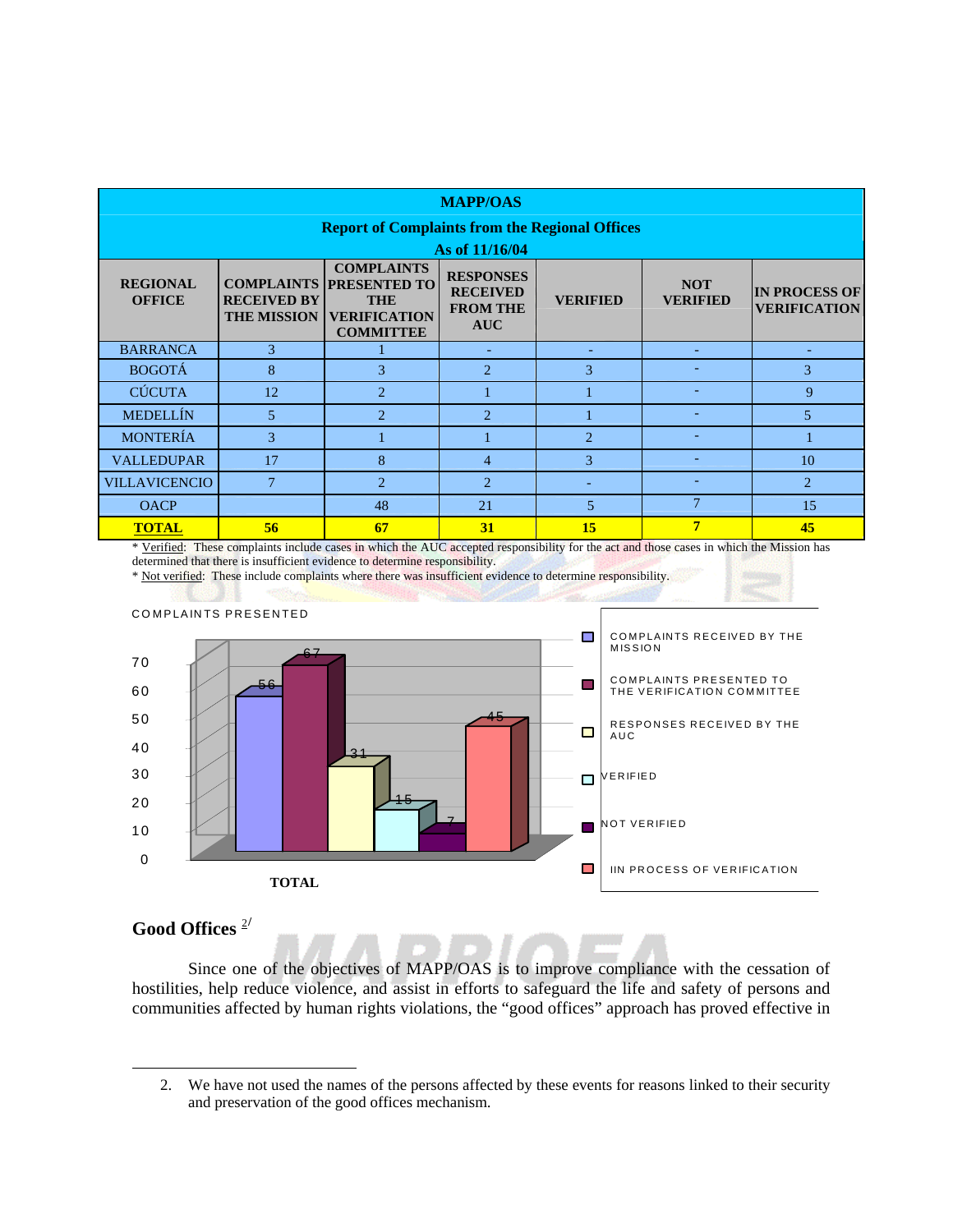finding a solution for certain violent acts. There follows a description of the good offices performed by the Mission in interaction with the AUC during the period covered by this report:

- 1. In August, in response to a complaint by the Arhuaco indigenous people, prompt mediation with the AUC commanders during the dialogue in Santafé de Ralito resulted in the release of a member of that community, thereby putting an end to the threat it had perpetrated against them.
- 2. At the end of September, through the good offices performed with AUC commanders in Santa Fe de Ralito, a minor, who had been abducted in Putumayo in August, was returned.
- 3. In October, through a coordinated effort in Santafé de Ralito, the AUC handed over to the Valledupar MAPP/OAS, working together with the International Red Cross, two residents of Cesar Department who had allegedly been held by a commander of the ELN's December 6 Front.
	- During the same month of October, MAPP/OAS succeeded in obtaining the release of an indigenous member of the Koggi community who had been detained a week earlier by the AUC. That mission was coordinated with the Guajira Ombudsman's Office.
- 5. Also in October, a campesino held by the AUC, in the village of La Honda at "El mundo el Día" Ranch, allegedly for being a member of the National Liberation Army, was turned over to MAPP/OAS. The release was coordinated by the Valledupar Ombudsman's Office.
- 6. The Mission's Montería Office, engaged in three acts of good offices with the AUC to obtain information on three disappeared persons. These events occurred in August, September, and October. At this point, two of the cases are still pending a response, and in one of them, the unit denied responsibility, and so the Mission will continue to verify the facts.
- 7. As a result of a reported death threat against a priest in a community in the southern part of Bolivar Department, the Mission performed good offices with the AUC commanders in Santafé de Ralito, and managed to lift the threat.

### *3.6. Participation in Demobilization*

As part of the demobilization process, MAPP/OAS carried out the following activities:

## In the Stage Prior to demobilization

*Monitoring of the self-defense groups:* MAPP monitored self-defense groups that will be demobilizing both in the concentration zones and on the way back to their places of origin.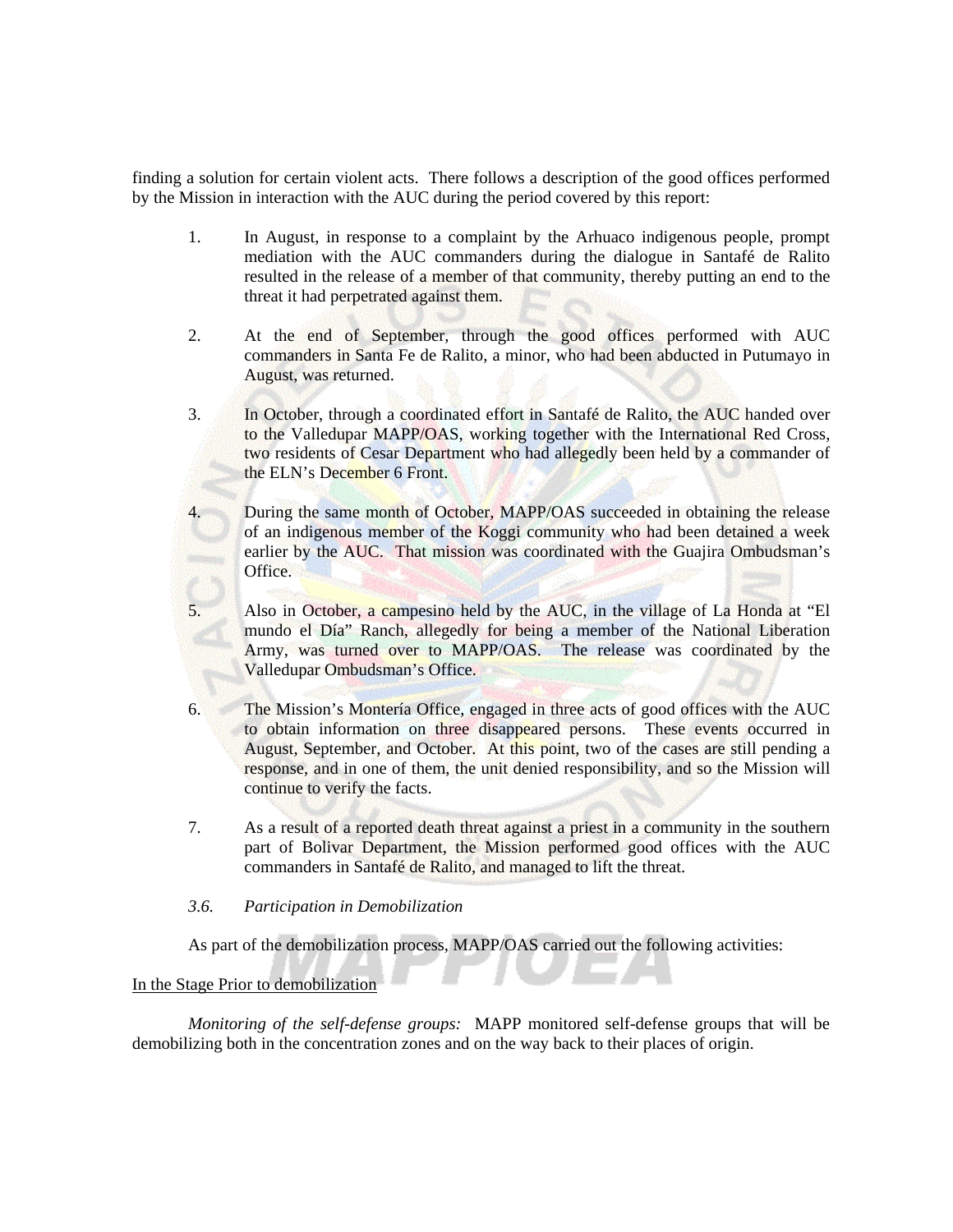*Awareness-raising in the communities*: In this area, MAPP has assisted the government in awareness-raising activities carried out both in the communities and with local and departmental government institutions.

*Awareness-raising in the self-defense groups:* At the request of the parties, MAPP has assisted the government in raising the awareness of self-defense groups with regard to the steps they need to take for reinsertion in civilian life.

## During the stage of concentration of self-defense groups

*Verification of lists of persons*: Verification of lists of persons involves simply recording the names that appear on the lists handed over by the AUC and approved by the government, pursuant to Law 782, section 3, paragraph 2. This activity does not mean that the MAPP is going to record and verify the real identity of the person and his or her legal status at the time of demobilization.

*Induction*: MAPP/OAS has assisted the OHCP induction courses given to troops regarding the procedures to follow at the time of demobilization and the functions of the reference centers. MAPP explains the mandate for the information of the demobilized soldiers.

*Verification of lists of arms*: MAPP verifies that the arms actually turned in at the time of demobilization concur with the lists of arms provided by the AUC and approved by the government. As part of this work, MAPP checks the type of weapon, the model, and the general condition of the arm. MAPP does not assume any responsibility for the final destination of the equipment once it is officially received by the competent officials.

#### Reference Centers

MAPP will maintain a continuous present at the reference centers during the stage of presentation of demobilized soldiers (8 days). During the next 24 months when the centers remain open, its presence will be partial but continuous, to monitor reinsertion. Its work at the centers will involve verifying participation by the demobilized persons in the process and collecting information on the activities selected, so as to ensure follow-up on their effective reinsertion. At the same time, it will verify compliance with commitments assumed by the State.

At the current time, MAPP/OAS is present at the reference center located in Turbo, Antioquia, to monitor and follow up on reinsertion of members of the Bloque Bananero and the Frente del Suroeste de Antioquia.

#### *3.7. Demobilization of the Bloque Bananero*

MAPP/OAS took an active part in the demobilization of the Bloque Bananero, by awarenessraising activities in the communities and self-defense groups, and it verified the lists of persons and arms turned in by the Bloque. According to the verification work done by MAPP/OAS, 452 men and women demobilized and turned in a large number of weapons of war, consisting of 253 shotguns, 82 small arms, and other support weapons and explosives, for a total of around 650 weapons of war, including the following ones: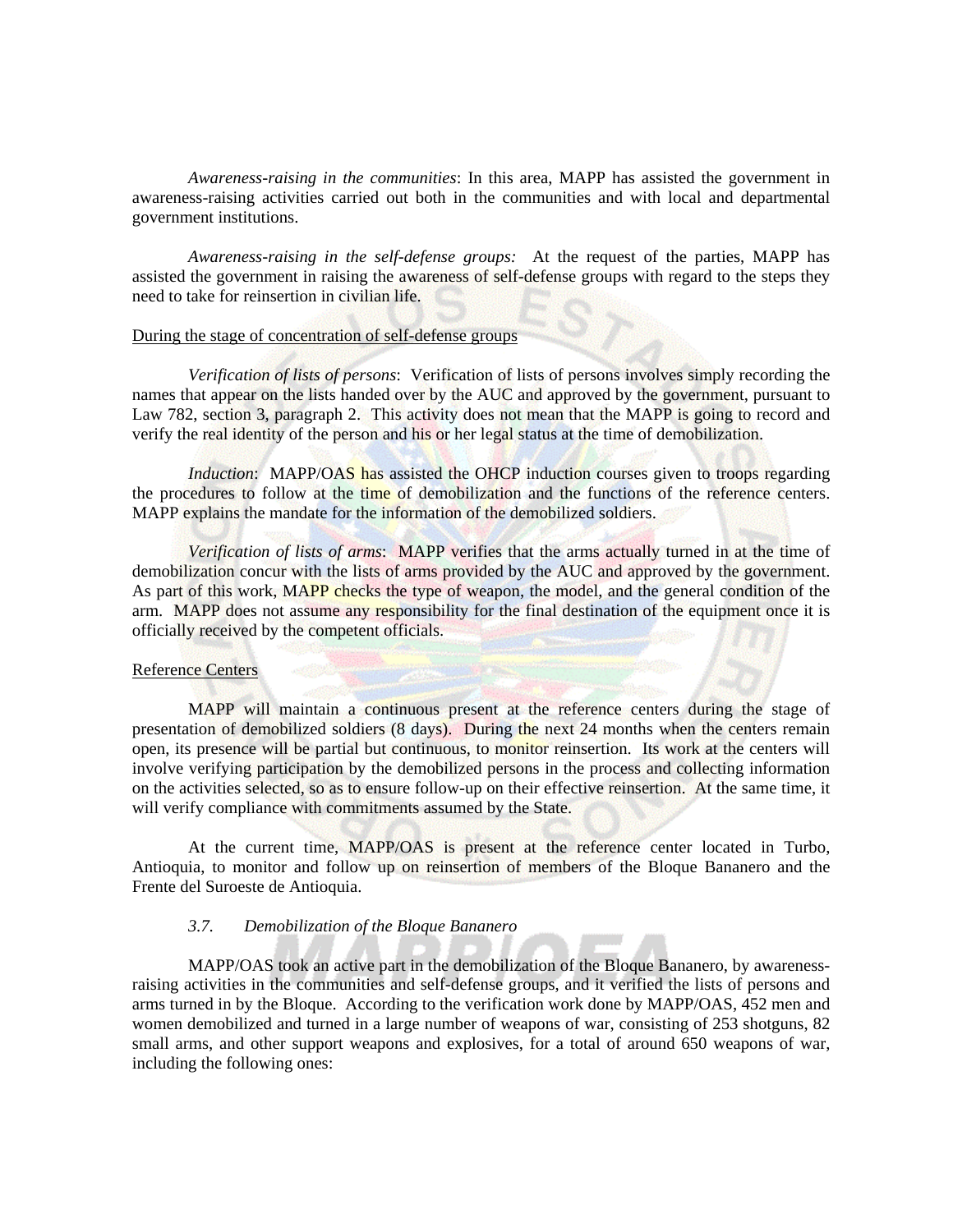69 5.56 cal. AK-47s; 46 7.62 cal. AK-47s; 92 7.62 cal. AKMs 16 223 cal. Colts; 3 7.62 cal. M14s; 3 223 cal. Galil; 4 60 mm mortars; 2 M-60 Machineguns; 6 40 mm. Grenade launchers; 4 Submachine guns; 38 Pistols; 44 Revolvers; 232 Assortment of grenades; 700 gun cartridges/ ammunition xxx; 61 Communications radios; 41,000 Ammunition of different calibers; 370 camouflage gear, among other military materiel.

## *3.8. Monitoring Reinsertion*

In the context of the demobilization process described earlier, this task represents one of the major challenges of the Mission. It is without a doubt the stage of the process that will require the utmost efforts to ensure the viability and credibility of the peace process. As it has been doing with the demobilized soldiers from the former Bloque Cacique Nutibara, MAPP/OAS will verify the actual reinsertion of the demobilized persons in all its aspects, including legal, psychosocial, and professional ones. In addition, MAPP/OAS is verifying fulfillment by the State of the commitments it assumed.

## Situation of the reinserted former members of Bloque Cacique Nutibara (AUC-BCN)

The reinsertion process, supported by the Office of the High Commissioner for Peace, the Office of Mayor of Medellin, and the Democracy Corporation (an organization made up of demobilized persons), is generally continuing on a positive tack. Training and psychosocial care are progressing normally. At present, according to information provided by the Peace and Reconciliation Program, 819 youth are receiving income under different types of contracts, and the ones who are not working under any contractual arrangement are receiving a subsidy, provided they are involved in an academic activity of some kind. There are 836 young people pursuing academic activities, either in primary or secondary school or at university or a vocational training center, and 500 are participating in vocational guidance activities.

The number of young demobilized victims of homicide has gone down since the previous quarter when seven homicides were reported. To date, 15 demobilized soldiers have lost their life, five of them during this quarter. However, based on the verification performed in each case, there is no evidence that these deaths were politically motivated, and in two cases, there was no information on the death. As for arrests of demobilized persons, this figure has also declined slightly, as seven persons were arrested this quarter, and two of them were convicted. The Regional Office in Medellin is currently handling a total of 32 demobilized persons who are being held in different prisons. Around 250 demobilized soldiers have been prosecuted for various reasons to date.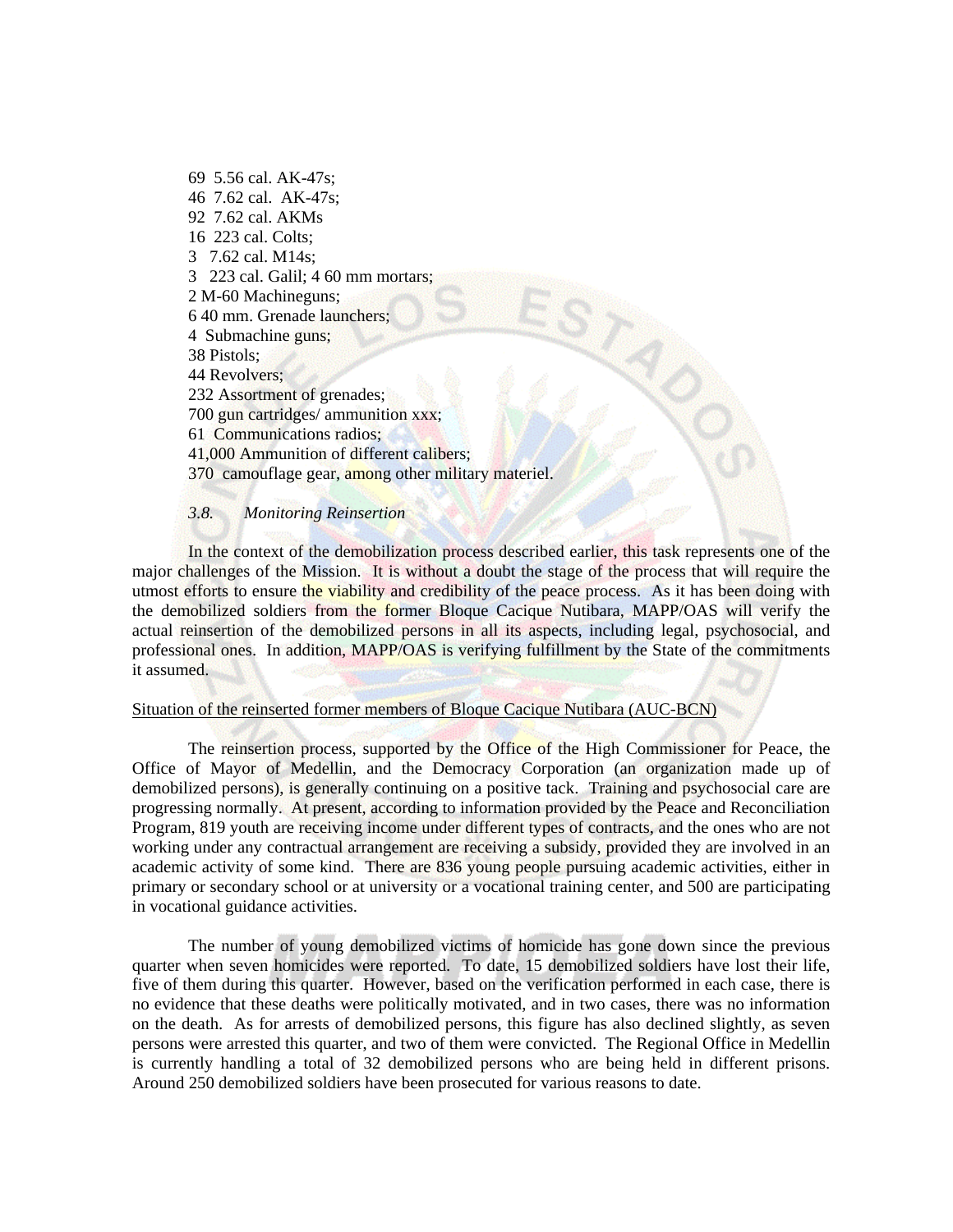The Medellín Office of MAPP/OAS, as mentioned earlier, is monitoring these cases to verify the course of investigations and their results and findings. At the same time, the mission is still working to verify the situation of detainees, through visits to the prisons and hearings with the Medellin Public Prosecutor, to follow up on cases and obtain official information on the crimes committed.

On another tack, MAPP/OAS has established an arrangement of periodic meetings with the Democracy Corporation for the purpose of evaluating complaints received and the reinsertion process in general.

Finally, it is important to note that on November 25, the anniversary of the demobilization of the former Bloque Cacique Nutibara was celebrated with a ceremony and the mobilization of around 30,000 persons, who marched for peace. Local and national officials participated in the event and highlighted the significant progress made in this process.

### *3.9. Agreements with Institutions*

Under its mandate, MAPP/OAS has been developing possible agreements with various institutions in Colombia, including the following ones:

- a. Pre-Agreement between the Catholic Church (Pastoral Social working in the Sierra Nevada de Santa Marta) and MAPP/OAS for Recovery of the Memory of Human Rights Violations in the Sierra Nevada. The purpose of this is to seek testimony, and reports of human rights violations, exchange of information, and joint verification procedures in the case of complaints of human rights violations alleged to have been committed by the Colombian United Self-Defense Forces, among others.
- b. Proposed Film Register presented by the Tayrona de Cabildos Council, for the purpose of using videos, photographs, and texts to inform the international community of the principles governing interpretation of the universe and the forms of expression found in the territory of the Tayrona Community, to guarantee their rights and integrity and the permanency of their culture in the Sierra Nevada de Santa Marta.
- c. Cooperation Agreement with the Antioquia Facilitating Committee, to establish a mechanism for mutual support and assistance for verification of the peace processes in Colombia, within the framework of the agreement in force between the OAS General Secretariat and the Government of the Republic of Colombia.
- d. Cooperation Agreement with the Ombudsman's Office, with a view to establishing a broad-based mechanism for cooperation between the two institutions for effective fulfillment of the Mission's verification duties and the joint generation of projects in the field of human rights, justice and peace.
- e. Agreement with the Office of the Mayor of Medellín. Efforts are being pursued to conclude an agreement between the Mission and the Office of the Mayor of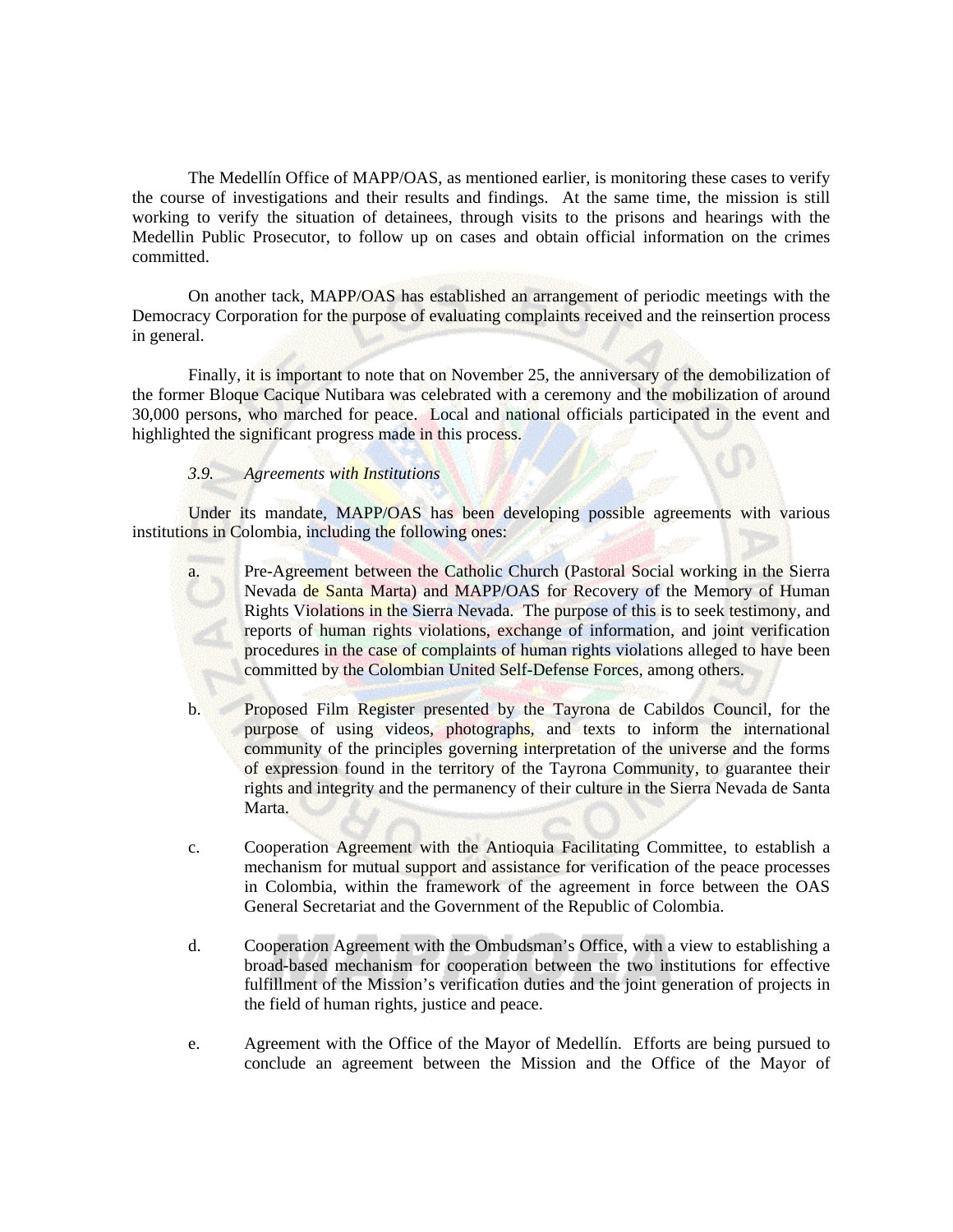Medellín, with a view to strengthening the information and communication capacity with the communes in that city, which has been the scene of violence for many years.

## *3.10. Follow-Up on the Relationship with the Inter-American Commission on Human Rights (IACHR)*

As indicated in the previous report, the Mission and the IACHR are considering a memorandum of understanding, to comply with the mandate of the Permanent Council. To this end, the Mission sent a letter to the IACHR with a few points that it deems important to bear in mind when said memorandum is prepared, for the purpose of ensuring the valuable advisory services of the Commission:

- a. Training of Mission officials by the IACHR;
- b. Provision of information on cases to the Mission, by the IACHR;
- c. Follow-up on precautionary measures by the Mission;
- d. Joint field visits;
- e. Guide on justice criteria for the Peace Process.

These measures will improve the performance of the Verification Officials specifically and the Mission in general, while they will convert members of the Mission into persons well qualified to promote the inter-American human rights system. At the same time, they will provide valuable inputs to our work and a guide for observance of human rights in the local conflict. Moreover, they will enable the IACHR to have firsthand knowledge of the development of the local conflict, and to have the Mission as a permanent collaborator.

In another vein, the Mission has been invited to certain activities to assist communities where IACHR precautionary measures are in place. In this regard, and in the context of agreements reached with members of the Commission at the latest meeting, a series of visits and meetings with these communities has taken place to inform themselves of their everyday situation. These visits have included the following: 1) A visit to the Emberá Catio indigenous community, which invited the Mission to attend as an observer the Joint Commission for monitoring precautionary measures established by the IACHR to protect the fundamental rights of this ethnic group; 2) In October, the Mission met with representatives of the Cañamomo Lomaprieta reservation of the Emberá Chamí indigenous community in the municipality of Río Sucio, Department of Caldas, with a view to hearing complaints of violations committed by the self-defense groups against this ethnic group, and especially complaints that fall within the mandate of MAPP/OAS.

## **4. Challenges and Prospects of the Process and the Mission**

#### *4.1. Challenges and prospects of the process*

- Demobilize 3,000 men before January 2005.
- Begin the work of re-institutionalization in the demobilized zones.
- Adequately reinsert former combatants into civilian life.
- Establish a viable mechanism for the future demobilization of other armed groups operating outside the law.
- Guarantee security in the demobilized zones.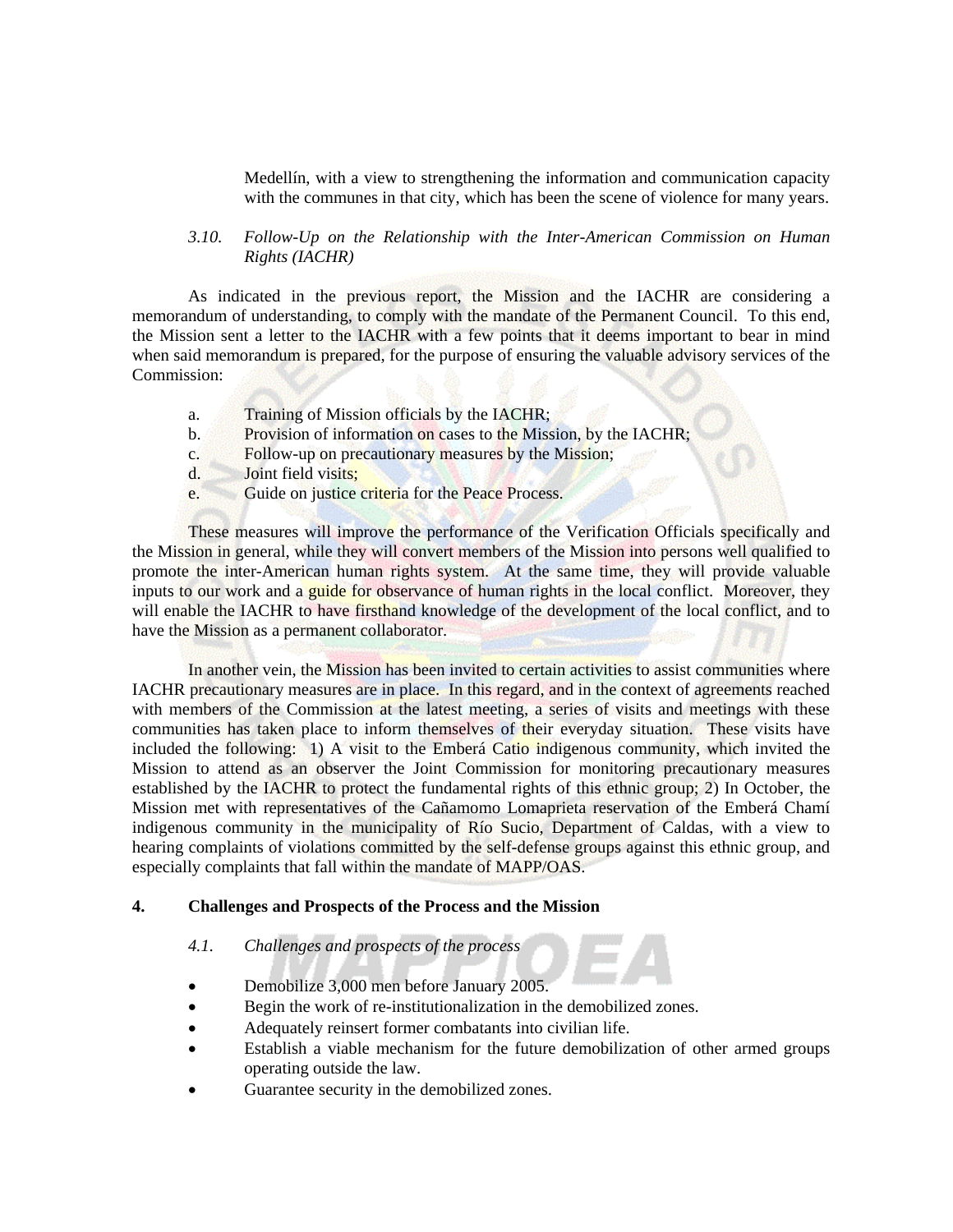• Develop projects that contain demobilized persons and ensure that when the institutions return, they fulfill the expectations of the communities.

## *4.2. Challenges and prospects of the Mission*

- Verify the reinsertion of the demobilized persons.
- Support demobilization efforts.
- Agree on and put into practice a memorandum of understanding with the IACHR.
- Work with the communities affected by violence in the areas of justice, human rights, and alternate settlement of conflicts.
- Continue improving the verification process.

## **5. Conclusions and Recommendations**

- The OAS presence in the peace process in Colombia is contributing to the transparency and credibility of the efforts being made in that country to obtain a lasting peace. The decision to monitor the peace process has provided the Colombian government with an important political opportunity and has helped garner the support of other countries for the Colombian process.
- The peace process with the United Self-Defense Forces of Colombia has made great strides during this period of time, despite the issues and obstacles observed. Today we are confronted by the concrete fact that the demobilization of eleven structures, including AUC *bloque*s and fronts, is beginning. The major challenge for Colombians, as we stated in the report, will be the reinsertion of the demobilized persons in civilian life.
- In the course of 2004, despite reduced violence on the part of the self-defense groups, there were serious complaints of violations of the cessation of hostilities, including homicides, massacres, disappearances, acts of torture, and death threats. We have also received complaints and information on continued widespread practices less serious in nature, such as extortions and, in general, pressure on communities in areas where the self-defense groups exert influence.
- The Mission is deeply concerned over the situation of violence against the indigenous communities of Colombia. It is suggested that the present monitoring activities be increased and programs developed with indigenous peoples, within the terms of the mandate.
- The cessation of hostilities is not being fully respected, as mentioned earlier.
- MAPP/OAS will monitor and verify the reinsertion of demobilized combatants through its usual procedures and educational and productive activities, to ensure that they do not return to unlawful activities.
- MAPP/OAS will verify the dismantling of the armed structure of self-defense groups and their reinsertion in civilian life.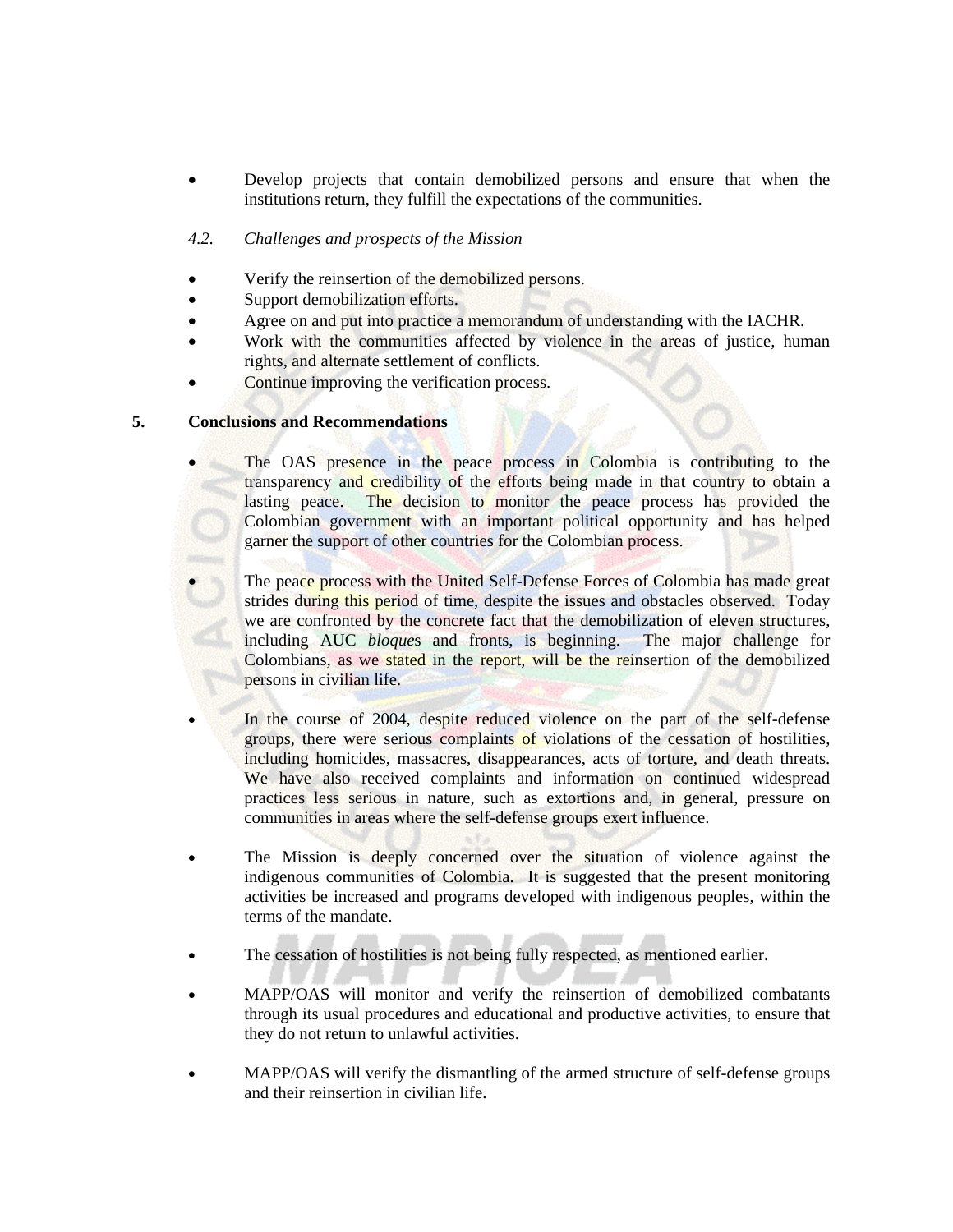- The shortage of both economic and human resources needed to fully comply with its mandate is a major concern.
- The complexity of the legal situation of the demobilized persons is one of the factors jeopardizing the reinsertion process. The time it could take to clarify the legal situation of each person and the fears of being detained may lead many of the demobilized persons to go back to being a member of an illegal group.

With a view to helping improve the peace process, the Mission would make the following recommendations:

- The lack of an adequate legal framework is hampering the process. The Mission is confident that the Government of Colombia, through its democratic institutions, will establish an adequate legal framework for such a massive demobilization. In any event, any peace process is essentially a dynamic, creative process in which it is impossible to expect everything to be resolved in a day.
	- The Mission would emphasize its recommendation that the legal obstacles to destruction of the arms turned in by the AUC must be overcome.
	- As part of the process of the return of the territories to institutionalism, it is essential that resources be found to initiate projects on community justice, human rights, and alternative means for settlement of conflicts.

# MAPPIOEA